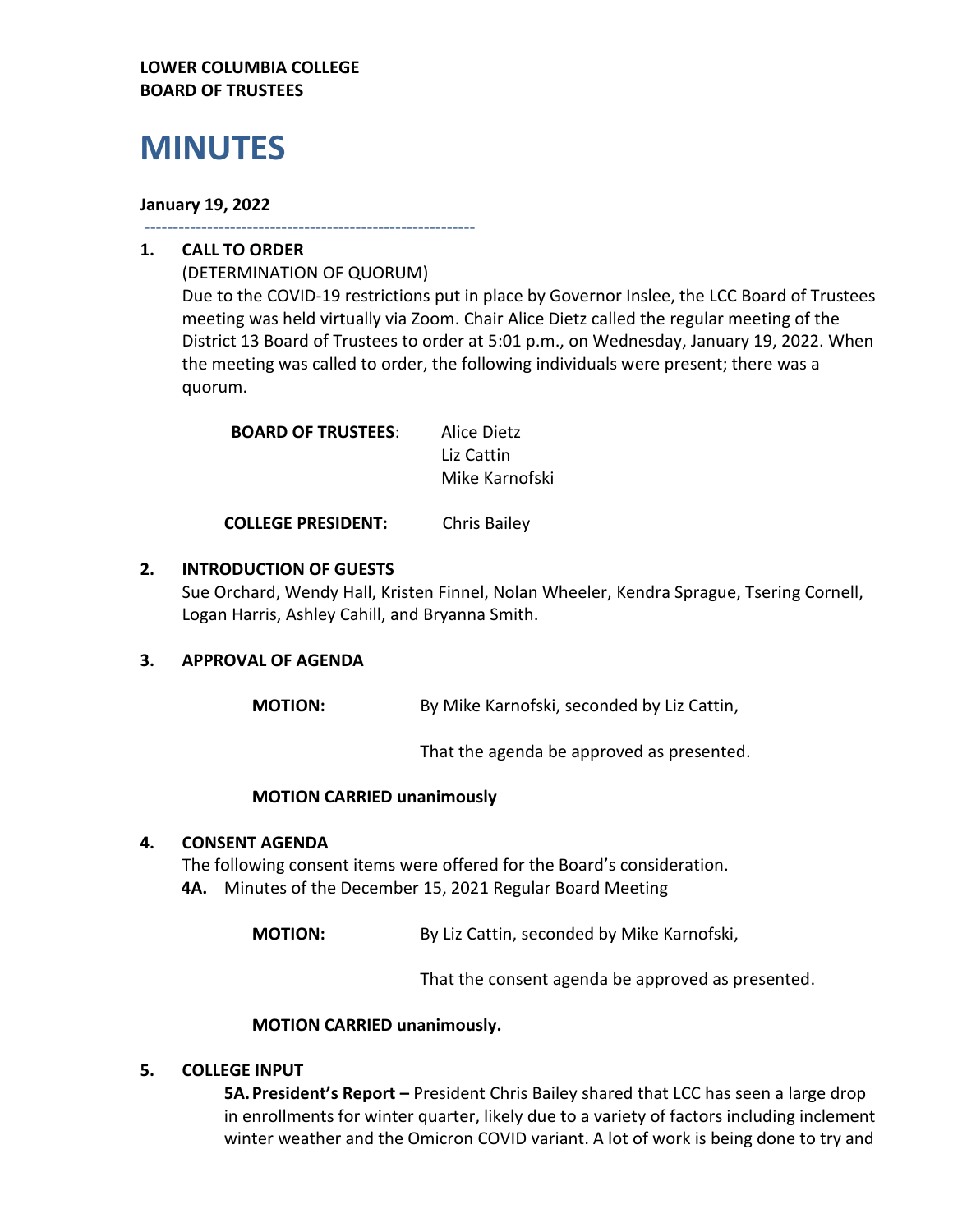## **Board of Trustees Meeting Minutes January 19, 2022**

support enrollments and a lot of strategies are being developed. President Bailey also reminded trustee members that the ACT Winter Conference is being held virtually next week. For the conference, SBCTC staff asked LCC and only one other college to present on Guided Pathways implementation and work.

Next, President Bailey asked each vice president to report on their respective areas. Vice President of Instruction, Kristen Finnel

- $\checkmark$  CASAS testing was allowed to be waived during COVID, but has been implemented again beginning January 1, which has deterred some enrollment for Basic Education students
- $\checkmark$  Due to the constant need for closures, the pandemic is really hurting Head Start and the Early Learning Center programs
- $\checkmark$  Industrial Trades areas have made programmatic changes to include an internship experience within all of their program areas
- $\checkmark$  LCC is working on creating an articulation agreement with WSU and WSU-V for some art courses
- $\checkmark$  Not including students who checked in at other buildings on campus, about 2,025 students were supported by the WIFI hotspot during fall quarter 2021
- $\checkmark$  The Instruction department continues to provide technology to students in need, including Chromebooks and hotspots

# Vice President of Administrative Services - Nolan Wheeler

- $\checkmark$  The supply chain is impacting the progress on the library renovations, but the college should be able to plan for a spring quarter opening
- $\checkmark$  Should be able to provide a mockup of the new Vocational Building for the board retreat in February
- $\checkmark$  Submitted a project request for the replacement of the Applied Arts and Admissions buildings that must score a 70 or above to receive capital design funding
- $\checkmark$  Starting work for next years budget; enrollment is negatively affecting revenue
- $\checkmark$  COVID intake systems are swamped and have required some extra help around campus to ensure all safety measures continue to be followed
- $\checkmark$  Due to quarantine requirements, there has been a lot of struggle keeping some buildings open on campus
- $\checkmark$  The NWAC has changed the definition of fully vaccinated to include boosters for student athletes
- $\checkmark$  For LCC events, audience members will be limited to family members of the student participants

Vice President of Student Services, Sue Orchard

- $\checkmark$  The LCC Food Pantry has seen a three-fold increase in the amount of food distributed to students since 2018
- $\checkmark$  As part of legislative requirements, LCC will engage in an inclusive process to update its Diversity, Equity and Inclusion Institutional Plan, which was approved in 2019
	- o The Diversity and Equity Committee is vetting consultants to assist with engaging the campus community in consensus building and feedback about the new plan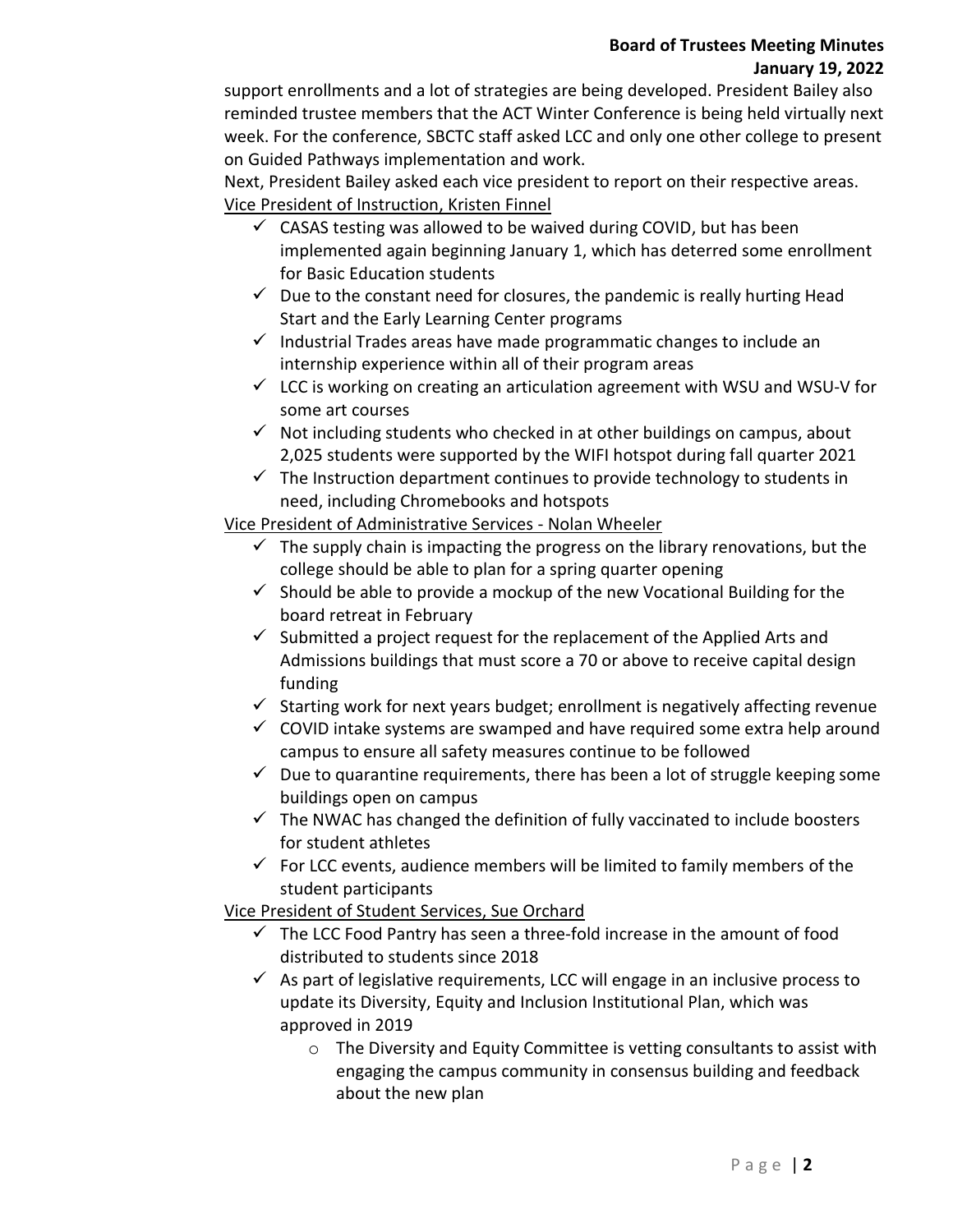## Vice President of Effectiveness and College Relations, Wendy Hall

- $\checkmark$  This year's Transforming Lives Awards Dinner was canceled
	- o LCC's nominee was selected as the keynote speaker for the event
- $\checkmark$  Planning has begun for fiscal year 2022-23
	- o Planning begins with monitoring teams and the president
	- o The draft annual priorities will be presented at the February Workshop
	- o This is the first year that community members will be included in monitoring teams
- $\checkmark$  LCC currently receives direct grant support from College Spark and will receive a fifth year of funding next year if the upcoming evaluation goes well
- $\checkmark$  An article was recently printed in the TDN regarding the decline in male enrollment at LCC
	- o Data shows that the 25-34-year-old population is affected the most
	- o Leadership in the community seem to want to help with the decline
- Vice President of Foundation, HR & Legal Affairs, Kendra Sprague
	- $\checkmark$  The Daily News ran an article on LCC's selection of Benefactor of the Year
	- $\checkmark$  Hall of Fame Inductees will be honored at the February 2 basketball game
	- $\checkmark$  The Annual Giving Committee will be holding a raffle to support athletics
	- $\checkmark$  The Annual Report to the Community is being prepared and will go out to nearly 10,000 mailboxes next month
	- $\checkmark$  The scholarship application opens February 1<sup>st</sup> and there will be nearly \$550,000 to award to students
	- $\checkmark$  There was a clean foundation audit this year with no findings of any kind
	- $\checkmark$  Will be seeking approval from the foundation board to hire a capital campaign consultant for a feasibility study
	- $\checkmark$  Fall quarter employee RA! award winners were announced at the All Staff meeting on December 16, 2021
		- o The exempt award winner was Richard Arquette and the classified winner was Danielle Casey
- **5B. ASLCC Report**  ASLCC Executive Director Logan Harris shared that he will be representing the ASLCC at the upcoming Supporting Students Experiencing Homelessness Panel and will highlight things that LCC is doing, including the campus food pantry. Logan also mentioned that there is a remodel in the works in the student center to provide laundry services to students. It is also the start of the legislative session, and a lot of student unions provide a chance for students to speak to senators and house members of Washington State. In regards to events, the recent MLK day of service had about 40 students sign up and even more attend, including LCC graduates. Student engagement seems to be increasing from last quarter and some larger events will take place next month.
- **5C. LCCFAHE Report** LCCFAHE Union President Brad Benjamin submitted a written report that was read by President Chris Bailey. The report read as follows. "Just when we think we are making gourd on the COVID situation, Omicron tries to ruin our expansion of face-to-face learning. Faculty have been working collaboratively with our students and administrators to try to ensure we are meeting students' educational needs while keeping them safe. Some classes have temporarily changed modalities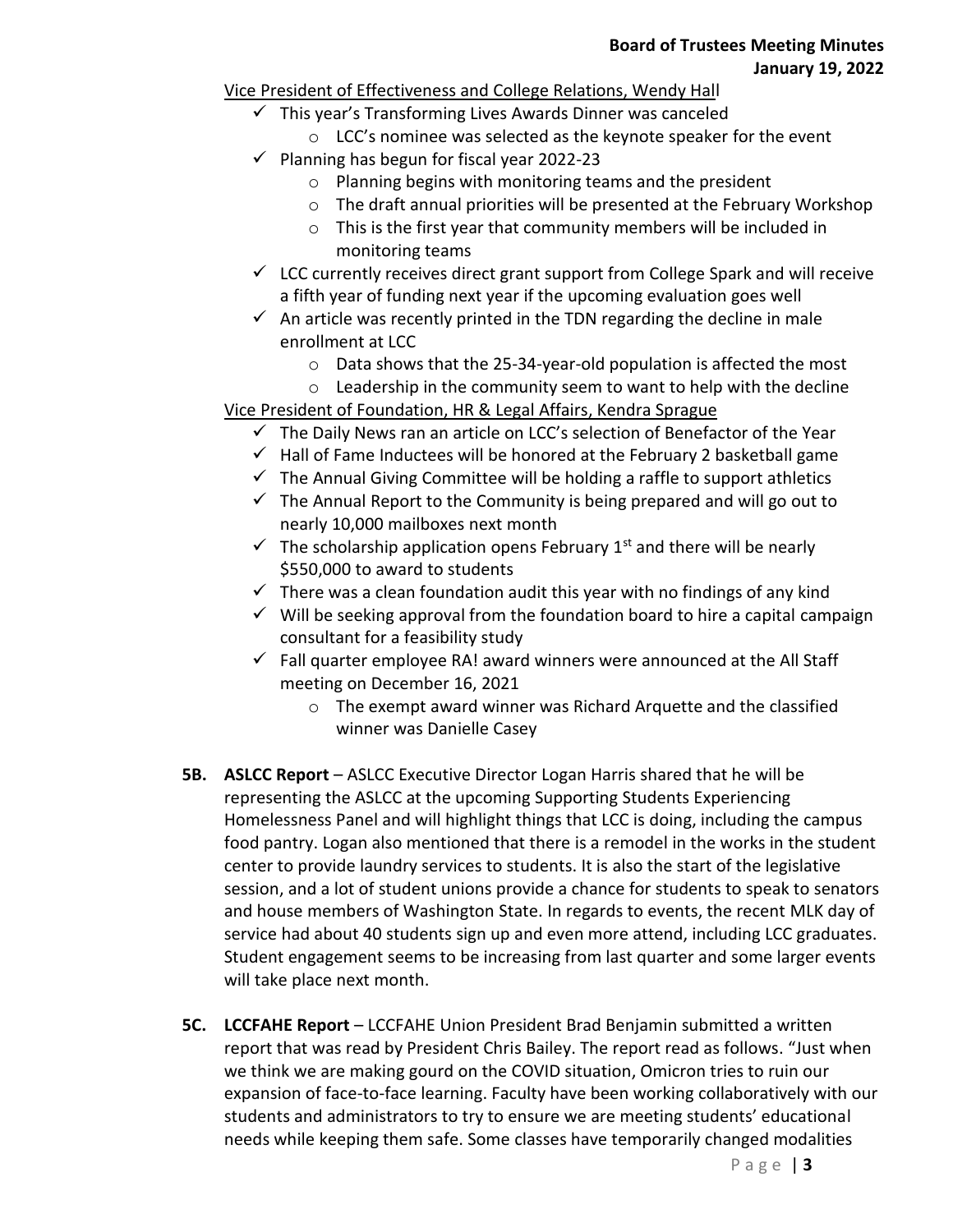#### **Board of Trustees Meeting Minutes January 19, 2022**

midterm, which requires a lot of work. I am proud of the work the LCC faculty continue to do to try to ensure student success. In Fall term, Josie Zbaeren had her students research child development across the world for EDUC&115. They had to create something that was not digital for the hybrid class. She was impressed with all of the visual aids presented. We learned about 15 different countries. She was very proud of her students. This quarter, in Josie's EDUC&204, each of her students will create a children's book. The book will explain or teach children about a disability, condition or exceptional need. The idea is to teach children about acceptance, exceptional needs, inclusion or empathy. The students will author the book, include illustrations, laminate and bound the book. They will read the book to the class and then add it to the early learning classrooms. College 101 (Mavoureen Rister) achievements: They are rolling out our three part 'Advising Assignment' to ensure that every COLL 101 student will meet with their advisor and register for classes to aid in retention. They are also beginning the Career Pathway Project, where students will work on a plan for taking the correct classes within their pathway, research their specific career, set short and long-term goals to complete their degrees/certificates, and will bring it all together in a final class presentation to aid in both retention and completion. The LCC Faculty would like to thank all administrators who are providing guidance as we face the Omicron variant. It is impacting staff, faculty, students and the children of each group. Being flexible and empathetic will get us through this difficult time. Stay safe, Brad Benjamin, LCCFAHE President."

- **5D. WFSE Report** WSFE Union President Tracy Stanley submitted a written report that was read by President Chris Bailey. The report read as follows. "Good evening LCC Trustees. I look forward to the day that I can report to you without mentioning workloads, the pandemic, and the stress on classified staff; but unfortunately, I do not see that day coming any time soon. Classified staff continue to work with the College administration on various issues that arise both due the normal situations of our daily work and environment, and that of the circumstances and effects of the pandemic. Staff still face situations of shifting workloads and duties due to the ever-changing conditions related to carrying on the mission of the college, serving students, faculty, and our community in our current environment. We are appreciative of the College administration's awareness of both the physical and emotional tolls that we are facing with the increased or changing workloads and having to deal with possible exposures and illnesses not only to ourselves, but also to those that we know and care about. Talking to members of the Classified Staff Union, the toll both physically and mentally is considerable. As we continue to work on the situations that arise, our wish for everyone everywhere is to continue to stay strong, educate others, and be diligent in keeping yourselves and those around you safe. Take care, Tracy Stanley President, WFSE."
- **5E. Head Start/ECEAP Written Report** A written report was submitted to the board and no members had any questions.
- **5F. Other** None
- **6. PUBLIC COMMENT**  None